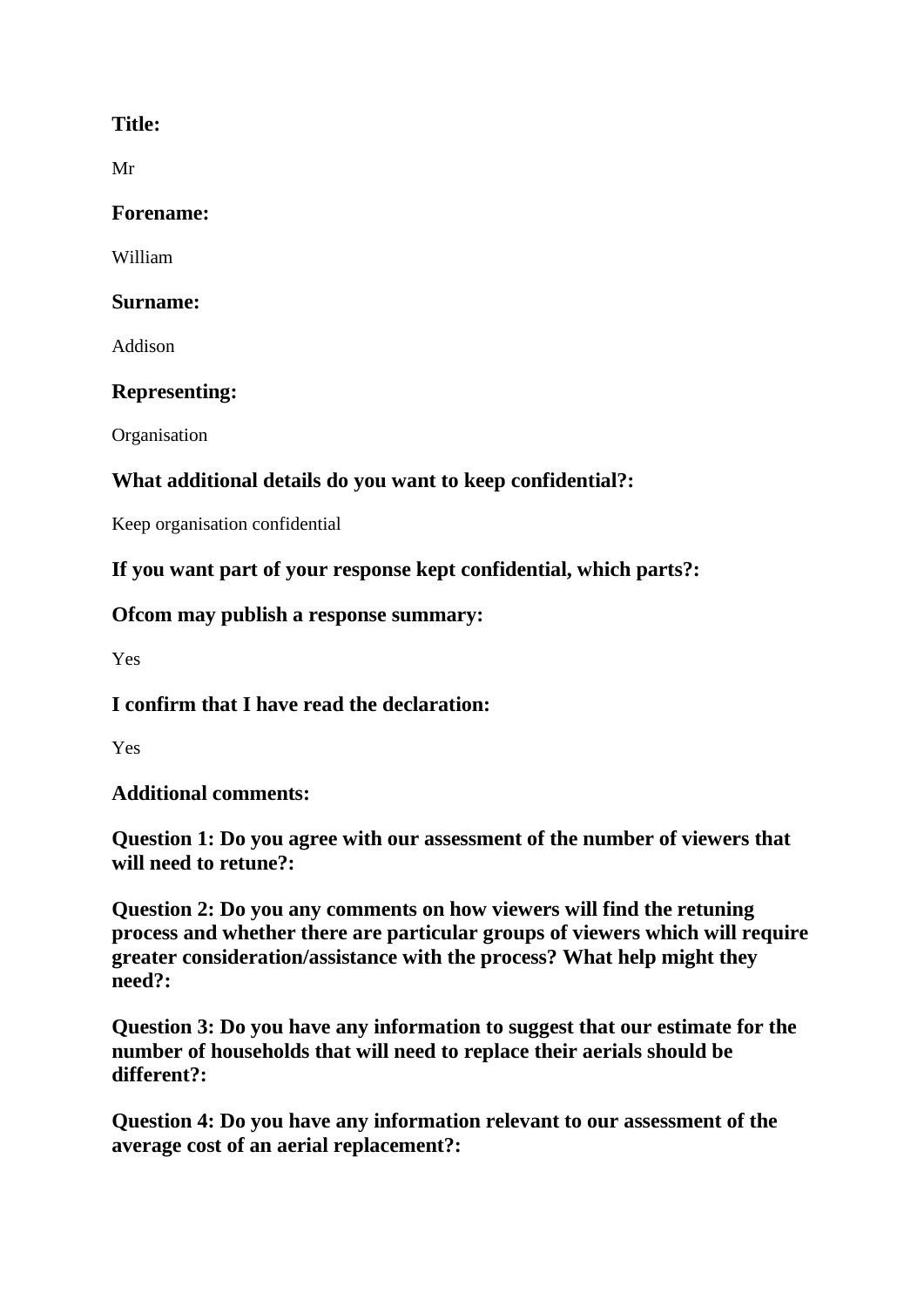**Question 5: Do you have any evidence as to what proportion of viewers may struggle to bear the cost of an aerial replacement?:**

**Question 6: Do you have any information to suggest that our estimate of the number of viewers that may need to repoint their aerials should be different?:**

**Question 7: Do you have any information relevant to our estimate of the cost of aerial repoints or platform changes?:**

**Question 8: Do you have any evidence as to what proportion of viewers may struggle to bear the cost of an aerial repoint or platform change? :**

**Question 9: Are there any other matters the viewer support scheme should cover?:**

**Question 10: Are there any other elements a viewer information campaign would need to include? Do you have any comments on or further evidence to inform the above estimates of the cost of providing information and advice to viewers? Please provide supporting evidence for any adjustments that you think may be relevant.:**

**Question 11: Do you have any comments on information which is relevant to our assessment of the potential costs of administering a help scheme?:**

**Question 12: Do you have any evidence to further inform our assessment of the likelihood of viewers that suffer from un-related pre-existing reception problems erroneously making claims against a 700 MHz help scheme?:**

**Question 13: Do you have any additional information to further inform our cost estimates and assumptions of the effectiveness for the different triage methods? Are there any other triage methods which should be considered? Please provide supporting evidence for any adjustments you think may be relevant to our current estimates. :**

#### **Question 14: Have there been any developments since 2014 which would affect our estimate of the amount of equipment that PMSE users will need to replace as a result of 700 MHz clearance?:**

I would reiterate what was said in the May 2014 consultation Annex 12.34b. Whilst equipment in the 470-694MHz band is not directly affected some of this may need to be replaced due to less interleaved spectrum available in this band due to the shift of DTV from 700MHz. I would broadly agree with the 70%, although I don't think it should be limited to equipment used at fixed locations.

This figure may be higher as should the models currently used may no longer be available. It may be necessary to replace as much as 100% of our inventory, as a mixture of models of equipment for use as part of a single system would be unacceptable to our customers.